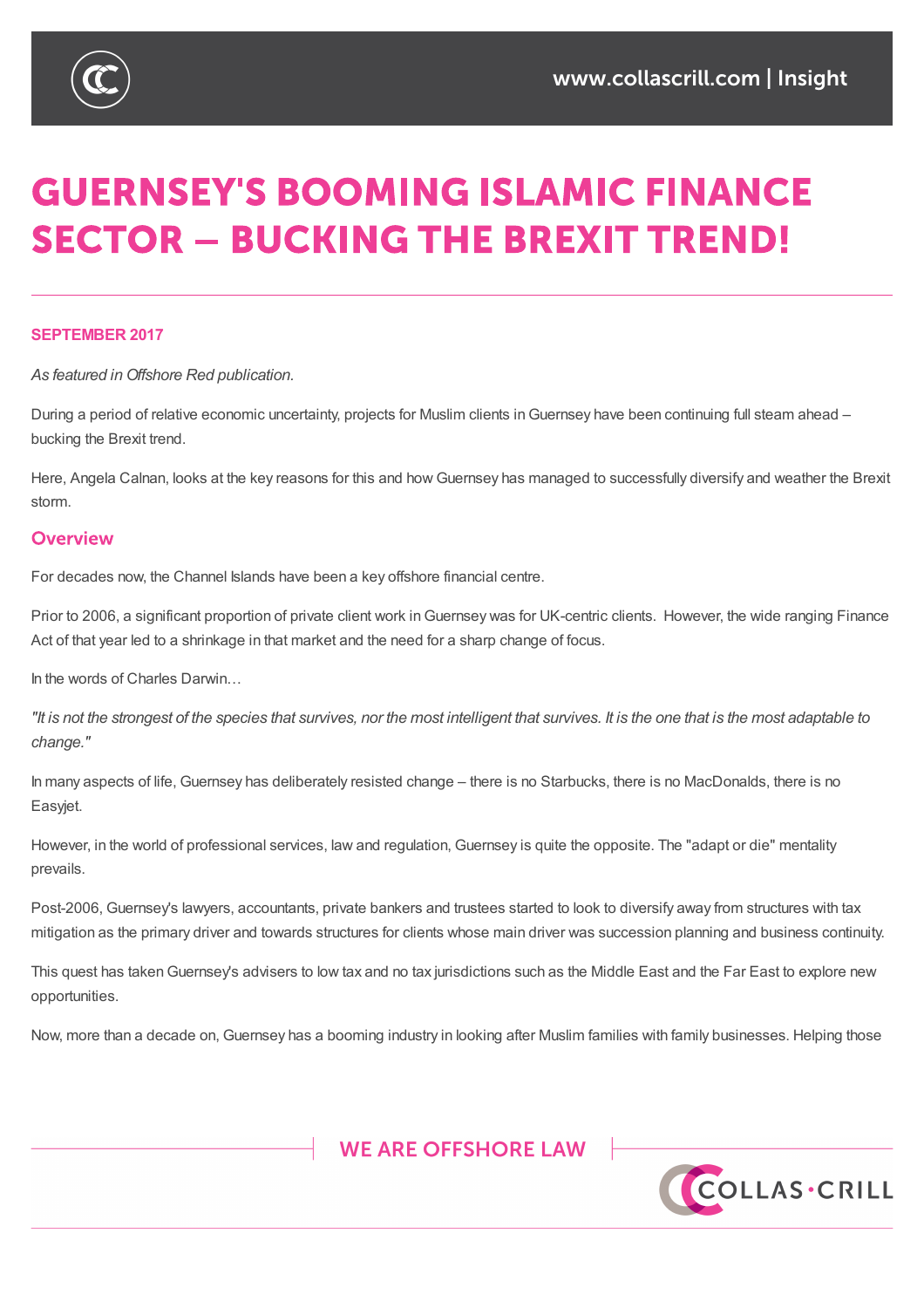

families with succession planning, structuring and Shari'a compliant investments - work which has felt little or none of the Brexit impact.

Now,  $G$ uernsey has a booming industry industry industry industry in looking after  $\mathcal{A}$ 

# What are the keys to Guernsey's success?

### **Population Growth**

First, Guernsey identified and targeted a growing market.

The Muslim population growth rate is 1.8% per year as compared to the world population growth rate of 1.1% per year. It is predicted that the Muslim population will grow twice as fast as non-Muslims over the next 20 years and, by 2030, Muslims will make up more than a quarter of the global population.

Islam is also the fastest growing religion all over the world.

The world is changing and it is important that western advisers adapt and broaden their expertise if they are to continue to remain relevant. Guernsey advisers have been ahead of the curve here and this has been a key driver of the jurisdiction's success.

#### **Guernsey's Evolution**

Guernsey has managed to attract clients and deals of considerable scale and complexity despite being a relatively small island of only 60,000 people.

The Channel Islands Securities Exchange (CISE) is now home to a number of debt securities and investment vehicles which are Islamic finance structures.

Guernsey's Salam III, Wakalah Programme was the first ever securitisation of takaful - a Sharia compliant insurance policy – a deal which was judged the best deal in Europe at the Islamic Finance News Awards.

The World Shariah Funds PCC, an open-ended protected cell company listed on TISE and distributed globally, is also administered in Guernsey.

On the private wealth side, numerous trust and foundation structures have been established to hold family businesses for Muslim clients with the PTC and PTF still proving ever popular.

Guernsey was one of the first offshore jurisdictions, perhaps even *the* first, to pioneer and register a foundation acting as a private trustee; yet another example of the Darwinian "adapt or die" mentality.

## **Islamic Law & Private Wealth**

Structuring family businesses for Muslim clients has enabled Guernsey to drive two new significant business lines; (i) Islamic finance; and (ii) Islamic succession planning.

Some jurisdictions have shied away from this work on the basis that it is too specialist or too difficult. Guernsey, on the other hand, has rolled its sleeves up and developed its expertise.

# **WE ARE OFFSHORE LAW**

%9,\_&D\PDQ\_\*XHUQVH\\_-HUVH\\_/RQGRQ

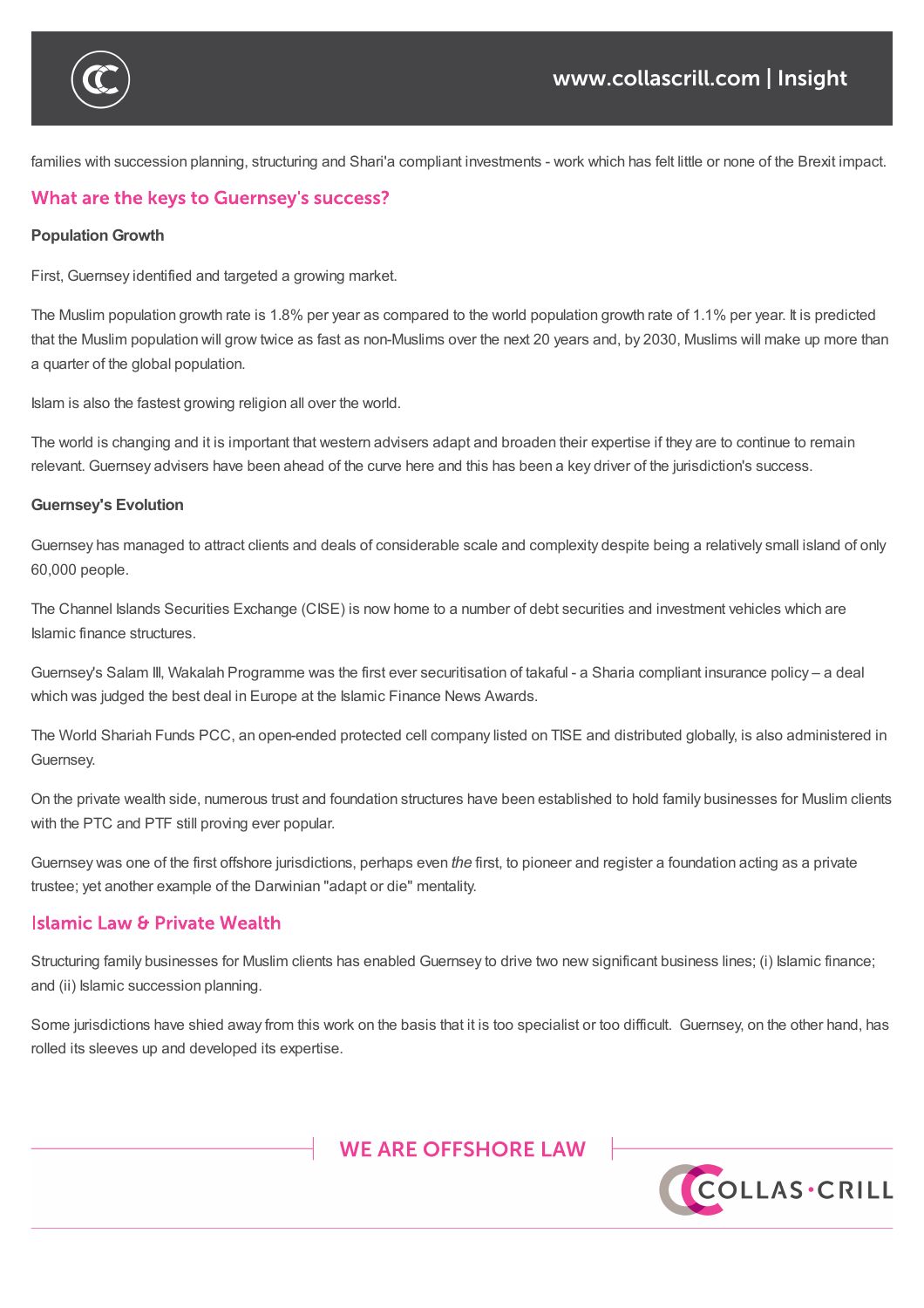

Looking at Islamic finance first…

(i) Islamic Finance

Islamic law (Shari'a) prohibits certain activities such as certain types of lending or charging interest so Guernsey banks have adapted their practices in order to offer specialist products and services which do not contravene these prohibited activities.

This means that the documents needed to perform banking transactions have different names to mainstream banking documents and/or certain bespoke clauses and language.

As a result of this, pockets of expertise have developed within banks and law firms dealing with Muslim clients entering into these documents.

The level of expertise tends to be transactional as opposed to a deep understanding of the various sources and layers of Shari'a.

Where complex questions of interpretation arise, Guernsey's banks and law firms will seek the opinion of a specialist expert – a Shari'a Scholar. Some banks in fact have their own internal Scholars or boards of Scholars.

The level of knowledge needed to penetrate the world of Islamic finance has been and still is quite misunderstood by many Western advisers.

There is a common misconception that a detailed knowledge of the Quran, the Sunnah, the Ijmaa and the Qiyaas is required in order to advise clients. That is absolutely not the case.

Knowledge of what is and is not permissible in the context of specific financial transactions is important and this knowledge can be passed on relatively easily to both Muslims and non-Muslims.

Where there are grey areas or new types of transaction Scholars can be consulted.

The important thing to understand, as with any client project, is: *what is the client trying to achieve?* For Muslim clients, there is the added dimension and subtlety of what the client's attitude to Shari'a is. For some clients, hard wiring the Shari'a rules and principles into the transactional documents is the best way, for others, something more fluid and flexible is preferred.

The same is true with succession planning.

### (ii) Succession Planning

Under Shari'a principles there are very prescriptive rules about who inherits on death and in what proportions. This area involves advising clients about setting up wealth planning structures to either adhere to or plan around these rules.

In terms of succession planning for Muslim clients, we have seen a key shift in focus in the last two to three years in Guernsey in the approach to Shari'a structuring taken by those families looking to depart from the strict Shari'a inheritance rules.

# **WE ARE OFFSHORE LAW**

%9,\_&D\PDQ\_\*XHUQVH\\_-HUVH\\_/RQGRQ

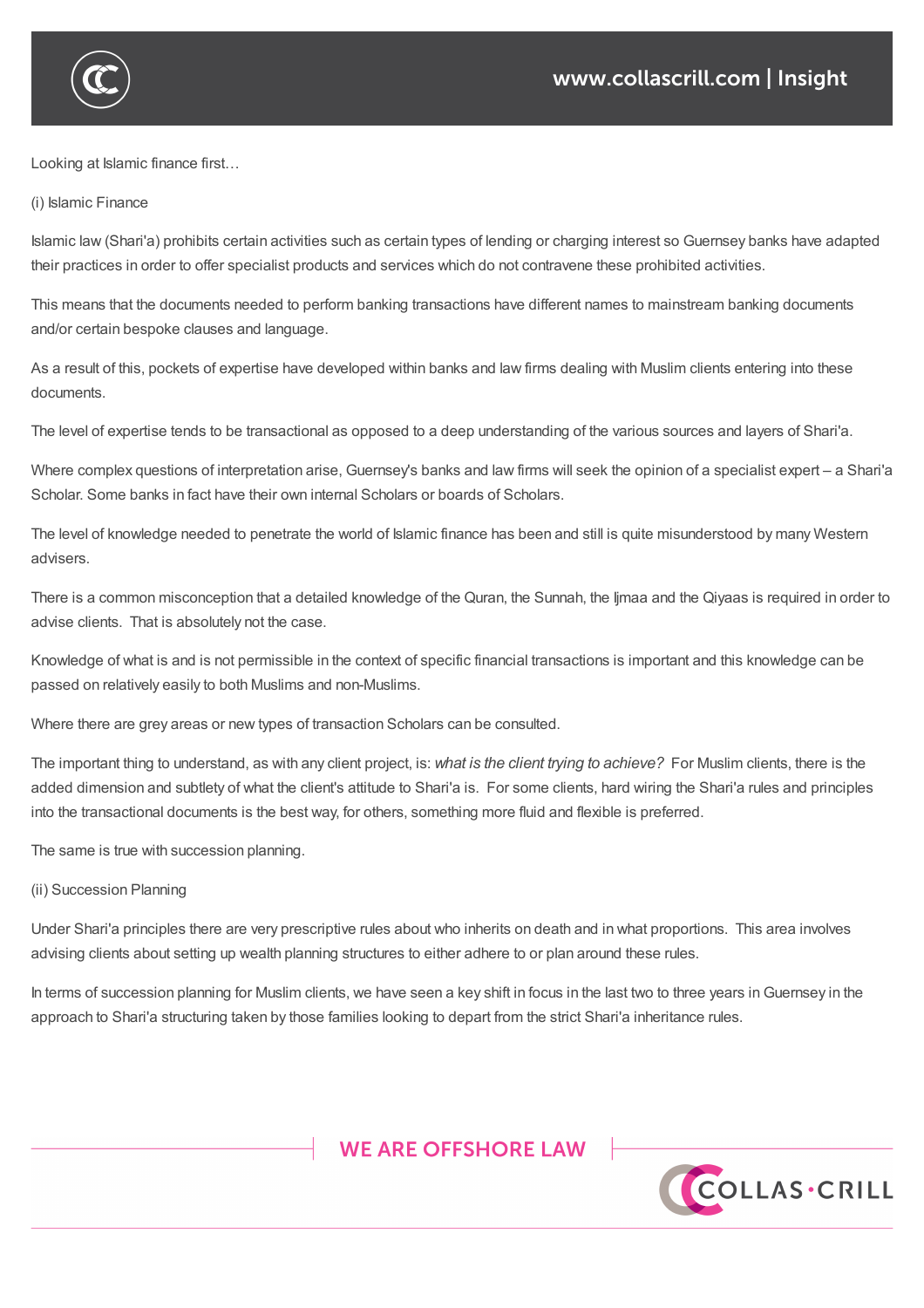

For a lot of Middle Eastern Muslim families, the business founders are now in their eighties, the children are usually working within the business and the grandchildren (often Western educated) are about to enter the business.

For a lot of families (by no means all), there is a drive towards the core principles of justice and fairness and a need to benefit heirs equally irrespective of gender.

Historically inGuernsey, the approach was to "circumvent" the prescribed Shari'a inheritance rules by drafting discretionary trusts so that male and female heirs could potentially benefit more equally or female heirs could even benefit more. There would be a reliance on Guernsey's firewall legislation to shield the trust from an attack by an aggrieved male heir through the Islamic Courts.

This "circumvention" approach, was perfectly legal and common place under Guernsey law and was even stress tested and endorsed by the Guernsey Courts in the case of *Rothschild Trust Guernsey Ltd v Pateras Ltd* in 2011.

That said, Guernsey advisers looked to find an approach which did not necessitate "circumvention".

In recent years, Shari'a experts such as Shaykh Haytham Tamim and Reshmi Manekporia have come to Guernsey and promoted succession planning for Muslim clients which permits a departure from the strict Shari'a inheritance laws while still remaining Shari'a compliant.

This modern approach takes its starting point as the overarching Shari'a maxims of justice and fairness.

Applying this to a client situation, sometimes we meet with clients and they explain to us that female heirs have more of an aptitude for the family business or have worked harder than the male heirs. Families may then wish to benefit the female heirs in greater measure to the men. This is achievable within the Shari'a as it is fair and just for the female heirs to receive more based on their efforts.

As such, it is possible to draft a valid succession planning structure within the Shari'a which benefits female heirs equally or more without having to "circumvent".

For larger structures or families where there is the possibility of future family conflict, we advise the families to go the extra step of having a Scholar's opinion to confirm that the structure is Shari'a compliant.

So there has been a subtle shift in Guernsey's succession planning work for Muslim clients in recent years – a shift which, again, demonstrates Guernsey's understanding of the needs of modern Muslim families and, again, demonstrates Guernsey's ability to adapt to change.

## **What about Ex-Pats?**

Guernsey has also been a very popular place to bank and establish structures for non-Muslim clients who are resident in Muslim countries. Why?

Often, the inheritance laws in Muslim countries are unclear in their application to non-Muslims and there is often no system of precedent and, therefore, little certainty as to how the assets and affairs of a non-Muslim would be dealt with in the Muslim country.



PDWWHUVVHWRXWLQLW\$OOFRS\ULJKWLQWKLVPDWHULDOEHORQJVWR&ROODV&ULOO

%9,\_&D\PDQ\_\*XHUQVH\\_-HUVH\\_/RQGRQ

7KLV QRWH LV DVXPPDU\RIWKH VXEMHFW DQG LV SURYLGHG IRU LQIRUPDWLRQ RQO\, WGRH<br>EH VRXJKW :KLOVW HYHU\FDUH KDV EHHQ WDNHQ LQ SURGXFLQJ WKLV QRWH QHLWKHU WKH D EHVRXJKW:KLOVWHYHU\FDUHKDVEHHQWDNHQLQSURGXFLQJWKLVQRWHQHLWKHUWKHDXWKRUQRU&ROODV&ULOOVKDOOEHOLDEOHIRUDQ\HUURUVPLVSULQWRUPLVLQWHUSUHWDWLRQRIDQ\RIWKH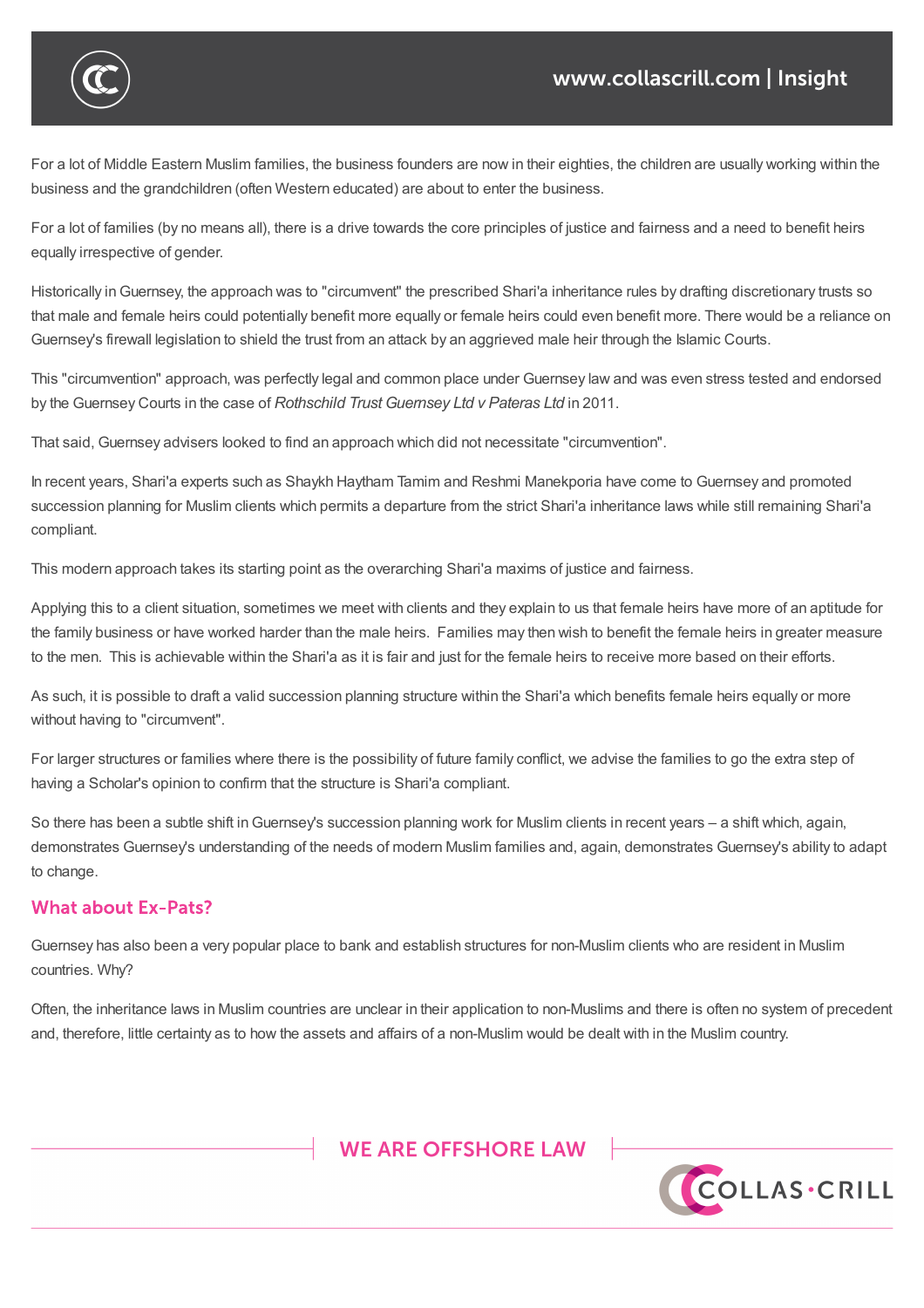

This has also shifted slightly in recent years with the introduction of specialist Courts and authorities in Muslim countries to deal with the affairs of ex-pats in accordance with common law principles (such as the Wills and Probate Registry in the DIFC in Dubai and the planned Wills and Probate Registry in Abu Dhabi).

Guernsey has also been a very popular place to bank and establish structures for non-Muslim clients who are resident in Muslim

and, therefore, little certainty as to how the affairs of a non-Muslim would be dealt with in the Muslim country.

However, there is still a tendency for ex-pats to restrict their exposure to Shari'a law applying to their affairs by limiting the value of their assets in the region and keeping the bulk of their wealth offshore.

The same is true of pension arrangements for ex-pats in Muslim countries where there is no formal pension regime. Employers often ring fence assets to fund end of service gratuity payments offshore inGuernsey.

In terms of Muslim non dom "ex-pats" living in the UK, the anticipated introduction of the non dom changes in the UK have been something of a rollercoaster over the last year or so!

The non dom changes were withdrawn from the Finance Bill at the last minute earlier this year and are now anticipated to be introduced in a second Finance Bill after the summer Parliament break, with effect from 6 April 2017.

Again, Guernsey has been stealing a march in contacting these clients to explore establishing protected trusts and to begin to audit mixed funds.

We are still waiting until the final legislation is published but it is anticipated that there will be a further steady stream of new Guernsey trusts (and probably multiple trusts in order to avoid contamination) and these will continue as clients approach the deemed domicile threshold.

# **Conclusion**

 $\bigcap$ 

Over the previous decade, Guernsey has adapted to changes in market conditions and looked beyond Europe to new markets. This has enabled Guernsey to continue to grow and succeed despite a period of economic uncertainty closer to home.

The key is to continue to innovate and adapt and pioneer. The next developments in Guernsey include the introduction of pensions regulation and a possible update to the trusts law.

Angela Calnan is a Group Partner at Collas Crill LLP and is based in the firm's Guernsey office. Angela lived and worked in the Middle East for a number of years before relocating to Guernsey. She has practised as a solicitor in England, Dubai, Singapore and Guernsey. She is head of Collas Crill's Middle East Practice Group and also Guernsey's representative in London on The City UK's Islamic Finance Working Party.



%9,\_&D\PDQ\_\*XHUQVH\\_-HUVH\\_/RQGRQ